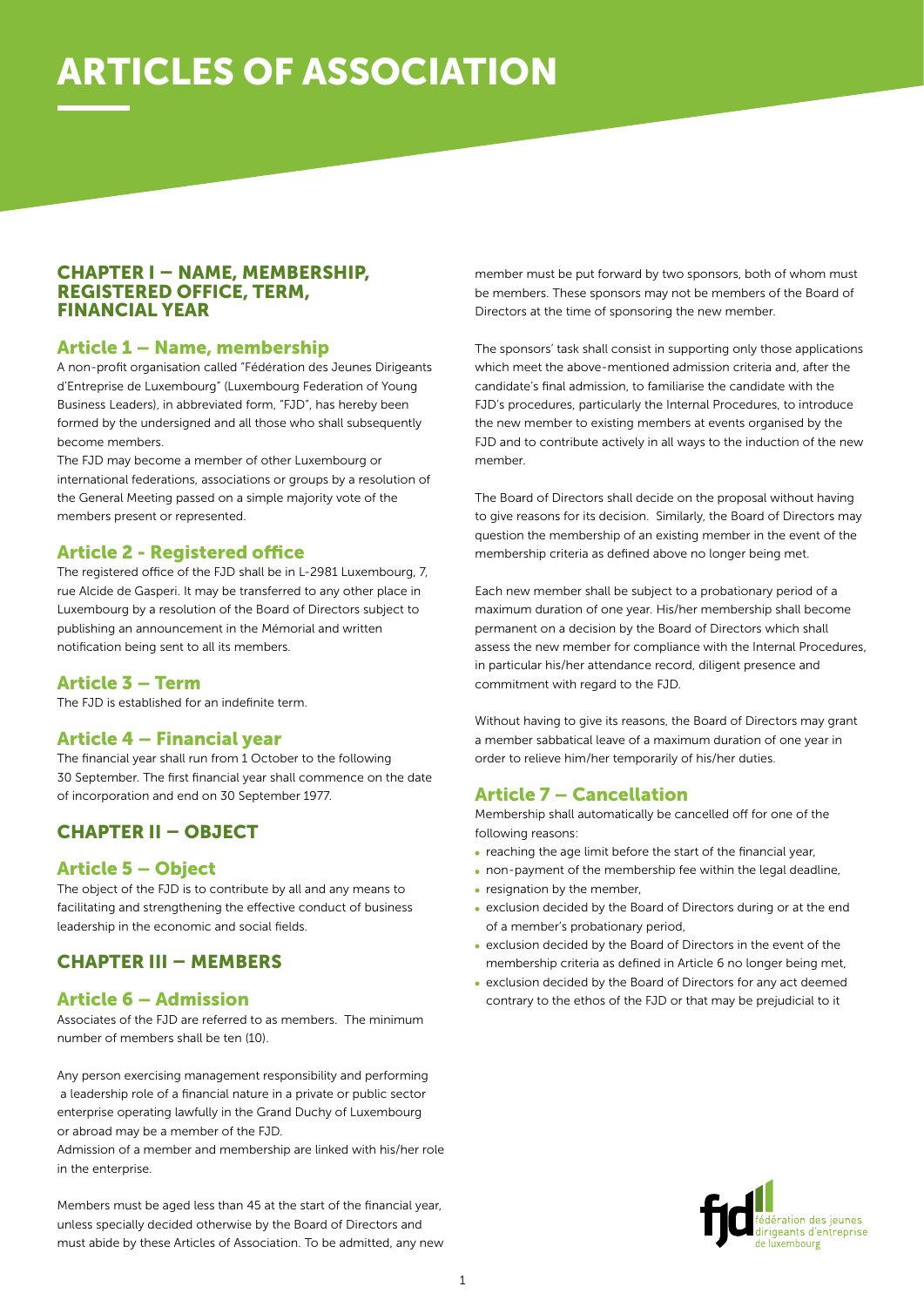# **RTICLES OF ASSOCIATION**

#### Article 8 – Membership fees

The amount of membership fees shall be set by the Board of Directors at the start of each financial year: this amount may however not exceed €24.79 per annum using the index base 100 of 1948 (weighted consumer price index).

Any member admitted during the financial year shall be liable for his/ her fee for that year. In the event of membership being cancelled, no refund of the membership fee shall be due.

Any member that has not indicated by registered letter his/her intention to resign from the FJD by 1 July of that year or who has not reached the age limit before 30 September of that year shall remain a member for the following year and his/her membership fee shall be due.

The membership fee shall be payable on being set by the Board of Directors or, for members admitted during the financial year, on their admission.

### CHAPTER IV – MANAGEMENT

#### Article 9 – Board of Directors

The FJD shall be represented and managed by a Board of Directors consisting of at least four members including a chairman, outgoing chairman, general secretary and a treasurer. All matters not reserved by the law or these Articles of Association for the General Meeting shall fall within its remit.

The Board of Directors may delegate to a Management Board consisting of Advisers all matters that are not reserved for the Board of Directors by the law, these Articles of Association or the Internal Procedures.

Members of the Board of Directors shall be elected by the General Meeting for a term expiring at the end of the following Annual General Meeting. They may be dismissed at any time by a General Meeting.

Prior to the election, each candidate shall specify precisely which board position he or she is applying for.

If there are several candidates for the same board position, the related election shall take place by secret ballot.

#### Article 10 – Chairman

The chairman, whose role is defined in the Internal Procedures, shall be eligible only after having served the FJD as a general secretary for at least six months, unless specially exempted by the General Meeting acting on a two-thirds majority of the votes present or represented. The chairman may be re-elected for a further term immediately or after an indefinite period following the expiry of his/ her first term.

#### Article 11 – Management Board

The FJD shall be managed in accordance with the provisions of the Internal Procedures by the Board of Directors which may, at its discretion, delegate certain tasks to a Management Board comprising:

a group of Advisers appointed from the members of the FJD and co-opted by the Board of Directors which shall be at the Board of Directors' disposal in accordance with the provisions of the Internal Procedures.

### CHAPTER V – GENERAL MEETING

#### Article 12 – Remit

The General Meeting shall be the FJD's supreme body. It shall: • elect the Board of Directors,

- examine and decide on the annual report and financial position presented by the Board of Directors,
- decide to grant discharge to the Board of Directors for the year just ended.

#### Article 13 – Date and place

The General Meeting shall be held every year on the third Monday in October at the time and in the place indicated in the notice of the meeting.

If this date is a public holiday in Luxembourg, the General Meeting shall be held on the following working day.

#### Article 14 – Notices of meetings

Written notice including the agenda shall be sent by the Board of Directors to all members at least 10 days before the date of the General Meeting.

The Board of Directors may convene an Extraordinary General Meeting. It is required to convene an Extraordinary General Meeting if one fifth of the members so requests in a written memorandum sent to the Board of Directors describing the subject of the motion to be placed on the agenda.

Such notice must be given within two months with effect from receipt of the request, this deadline being suspended during the holiday period determined by the Internal Procedures.

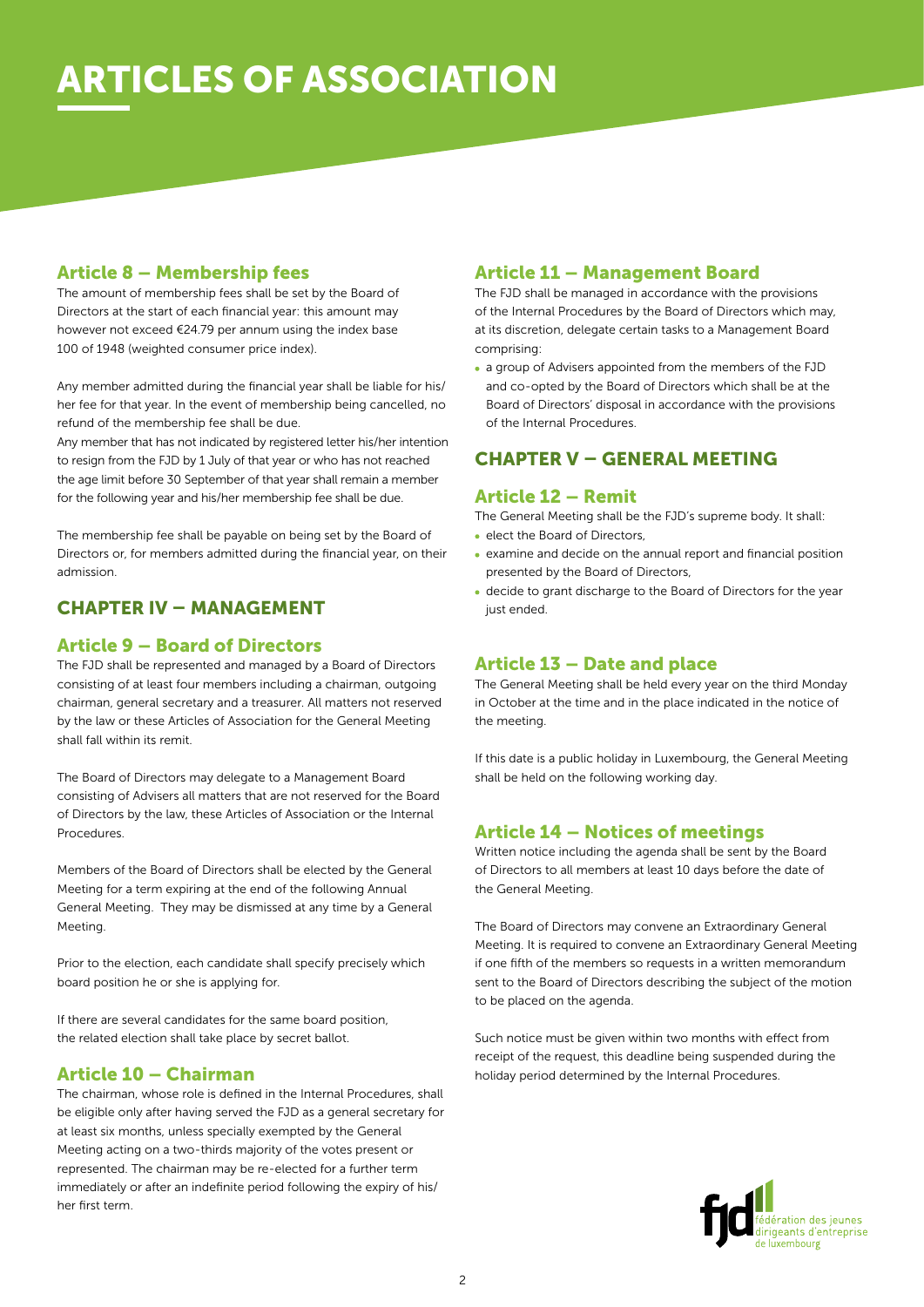### Article 15 – Chair

The General Meeting shall be chaired by the chairman of the FJD or, in his/her absence, by a replacement designated in accordance with the Internal Procedures.

#### Article 16 - Resolutions

Each member shall have a vote in General Meetings.

Resolutions of the General Meeting shall be passed on a majority of the votes cast, except for the vote on the exemption set out in article 10 on amendments to the Articles of Association or dissolution of the FJD.

Any member may be represented at the General Meeting by another member by way of a written proxy.

A member cannot represent more than two other members at a General Meeting.

Resolutions by the General Meeting shall be brought to the members' attention by circulation of documents and, in the case of changes to the Board of Directors, amendments to the Articles of Association or dissolution, by publication in the Mémorial.

# CHAPTER VI – INTERNAL PROCEDURES

# Article 17 – Establishment, approval

Internal Procedures shall be established on the initiative of the Board of Directors and subject to the approval of the General Meeting.

Any amendments to the Internal Procedures must be approved by the General Meeting passing resolutions on a simple majority vote by the members present.

#### CHAPTER VII – AMENDMENTS TO THE ARTICLES OF ASSOCIATION – **DISSOLUTION**

#### Article 18 – Amendments to the Articles of Association – Dissolution

These Articles of Association may be amended and the dissolution of the FJD may be decided by applying the procedures set out in Luxembourg law.

# INTERNAL PROCEDURES

#### Article 1 - Effectiveness

The FJD shall seek maximum effectiveness in business leadership.

### Article 2 – Discussion forum

The FJD shall serve as a place for discussions, meetings, examples and as a training ground for young business leaders interested in sharing their experiences, to seek in-depth insights into current topics, to pool their abilities to act, to undertake actions or use all

and any means to directly or indirectly promote entrepreneurial spirit in the Grand Duchy of Luxembourg, within the Greater Region and beyond, and to take part in a movement that promotes innovation in the economic and social fields.

### Article 3 – Action items

The FJD may need to take a stance and make proposals on projects, circumstances and issues which, in the broadest sense, are of interest to young business leaders and the companies they represent, particularly on topics relating to the economic, social and legal framework for companies based in the Grand Duchy of Luxembourg in the context of the following action items, including but not limited to:

- status and role of young business leaders,
- vocational training for young business leaders, • status and role of the enterprise,
- entrepreneurship role and resources,
- promotion of entrepreneurial spirit.

# Article 4 – Means of action

The FJD, in accordance with its stances and proposals, shall cooperate actively on its own projects or initiatives coordinated by associations or groups whose object is similar or complementary to that of the FJD.

In order to do so, the FJD may use the following means of action, including but not limited to:

- focus groups,
- working groups on ongoing activities,
- **organised events,**
- relations in Luxembourg,
- international relations.

#### Article 5 – Operational and administrative functions

The FJD's internal workings are based on the performance of the following operational and administrative functions, including but not limited to:

- chairmanship,
- general secretary function,
- treasury.
- management of focus groups,
- management of ongoing activity working groups,
- recruitment and administration of members,
- organisation of visits and conferences,
- organisation of study tours,
- marketing,
- public relations,
- direction and strategy.

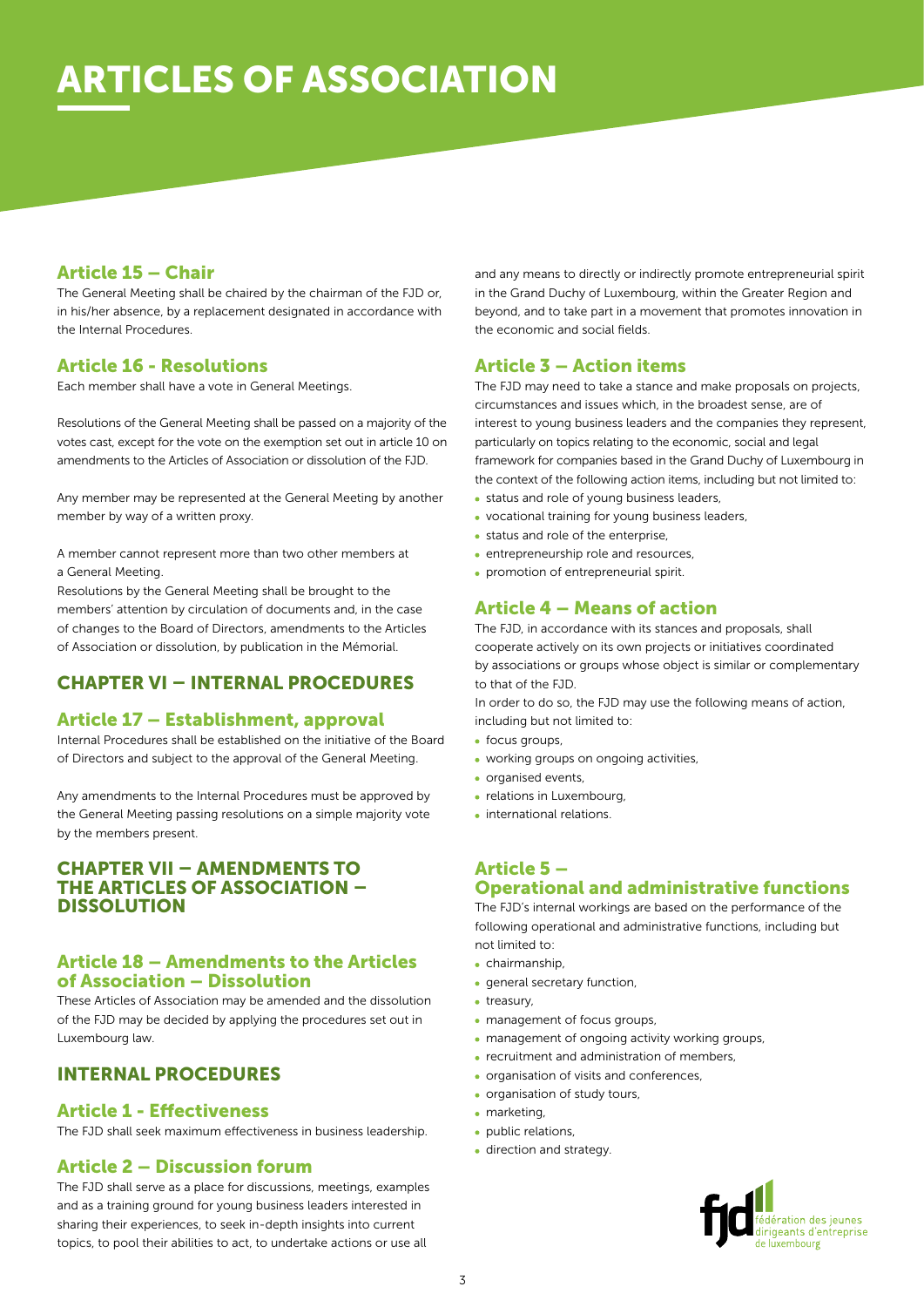# **RTICLES OF ASSOCIATION**

# Article 6 – Board of Directors

The Board of Directors, on a majority vote:

shall co-opt all the members of the Management Board for a term that expires at the end of the following Annual General Meeting, the co-opted members being subject to dismissal at any time by a decision of the Board of Directors,

- shall assign each action item, means of action and operational and administrative function set out in the above articles (except for those reserved for members of the Board of Directors) to the members of the Management Board who will be in charge of them
- shall determine under the terms of the law, the Articles of Association and these Internal Procedures the operating rules for these bodies and rules of procedure for meetings.

Directorships may be renewed a maximum of six times.

At the end of his/her renewable term, the chairman shall remain a member of the Board of Directors as outgoing chairman for one year.

The Board of Directors shall in principle meet once a month and as frequently as it deems necessary to carry out the tasks incumbent on it. The Board of Directors shall determine the frequency and form of the meetings of the Management Board.

# Article 7 – Chairman

The chairman:

- shall chair the General Meetings and meetings of the Board of Directors and meetings of the Management Board,
- shall decide, in conjunction with the other members of the Board of Directors, on the programme of activities during his/her chairmanship, including the overall theme for the financial year and the assignments for the working groups and ongoing activities,
- shall decide, in conjunction with the other members of the Board of Directors, on the composition of the Management Board and assignment of duties within the Management Board,
- shall define the agenda and chair meetings of the Board of Directors and Management Board,
- shall chair all the events scheduled over the financial year for which he/she has been elected chairman,
- shall represent the FJD in court, if necessary,
- shall have two votes when voting on resolutions passed by the Board of Directors.

If the chairman is not available, he or she shall be replaced by the general secretary or, failing this, the treasurer or, failing this, another member of or nominated by the Board of Directors.

# Article 8 – General secretary

The general secretary:

- shall carry out all the administrative work relating to the association's activities,
- shall organise and keep the legal and operational documents and archives of the FJD,
- shall draw up the minutes of the General Meetings, meetings of the Board of Directors and Management Board and prepare them for distribution,
- shall prepare the letters, messages and newsletters for the members and, where applicable, guests and submit them for approval to the chairman before sending them out,
- shall ensure that a copy of the minutes of each meeting is kept in the FJD files,
- shall manage the database of members on the FJD's official website and carry out any updates required,
- shall ensure that FJD events are published on the official FJD website and manage registrations,
- shall establish the list of participants at FJD events and record attendance,
- shall manage the FJD's mailbox.

# Article 9 - Treasurer

The treasurer:

- shall be responsible for managing the FJD's assets by managing the association's finances and accounts,
- shall draw up and put forward to the Board of Directors for approval a budget for income and expenses at the start of the financial year,
- shall pay expenses approved by the Board of Directors,
- shall collect membership fees and issue any reminders needed, may not accept payments in cash,
- shall report regularly to the Board of Directors on the association's financial position,
- each year shall present a detailed financial report to the Annual General Meeting which approves the management of its finances.

# Article 10 – Management Board

The Management Board, within the framework set by the Board of Directors:

- shall define and, if needed, adjust the action items, means of action and administrative functions (except for those reserved for members of the Board of Directors) as it deems fit.
- shall carry out certain duties relating to the FJD's operations, such as managing focus groups, managing ongoing activity working groups, member recruitment and administration, organising visits and conferences, organising study tours, marketing and public relations,

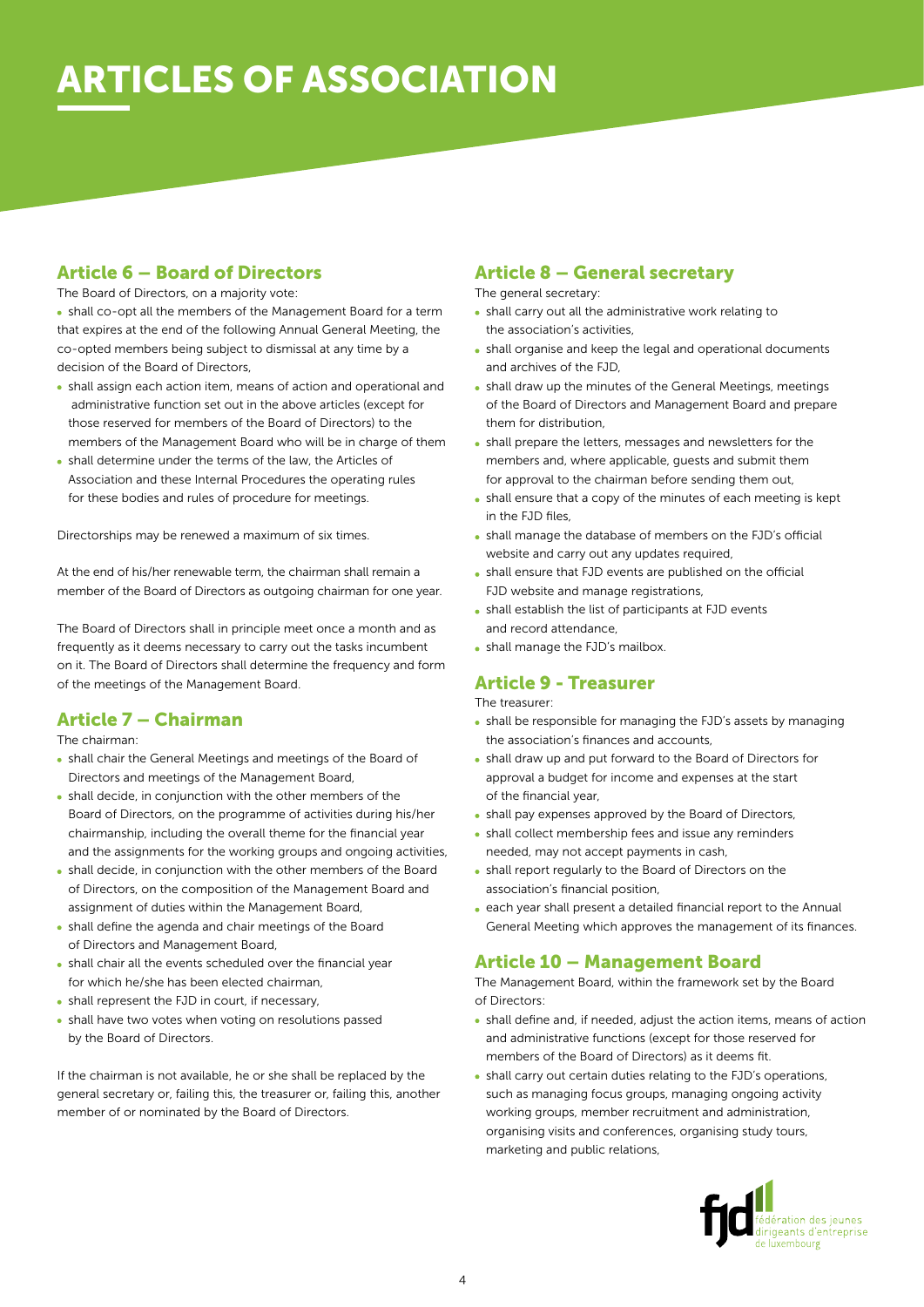# **RTICLES OF ASSOCIATION**

- shall ensure the completion of projects or resolution of problems related to action items, implementation of means of action and operational and administrative functions,
- shall supervise the FJD's internal operations,
- shall check on the implementation of decisions by the Board of Directors.

The Management Board shall in principle meet once a month and as frequently as necessary at the time and in the places set by the Board of Directors.

The Board of Directors shall be the sole decider on proposals from the Management Board.

#### Article 11 – Working Groups

Working Groups represent the FJD's core activity. They may take the form of Focus Groups responsible for research, study or analysis topics or ongoing activity Working Groups responsible for the FJD's ongoing initiatives as defined by the FJD chairman's programme.

Each Working Group:

- shall include at least three members including a leader as nominated by the Board of Directors,
- shall be invited, through its leader, to submit to the Management board a proposal enabling the action item that was assigned to it by the Board of Directors to be addressed and to propose, if applicable, the involvement of experts in the field to take part in the discussions,
- shall be tasked by the Management Board operating under the supervision of the Board of Directors with implementing the decisions made and presenting the results of the research work to members of the FJD.

Each Working Group leader shall be free to define the format and frequency of Working Group meetings for which he/she is responsible, provided that he/she can ensure the completion of his/ her assignment as defined by the Board of Directors.

# Article 12 – Invitations and special assignments

The Board of Directors may invite or authorise the invitation of any person it chooses, whether or not a member of the FJD, to attend meetings of the Board of Directors, the Management Board, the Working Groups or, in general, events organised by the FJD. Such persons shall only have an advisory role.

The Working Group leaders may do the same with regard to meetings of their Working Group after having informed the Board of Directors and the Management Board.

The Board of Directors may, at its discretion, decide to entrust a special assignment to a member of the FJD, regardless of whether or not he/she is a member of the Board of Directors, Management Board or a Working Group.

### Article 13 - Members

Each member of the FJD shall be:

- invited to attend General Meetings,
- may ask the Board of Directors for permission to attend meetings of the Board of Directors, Management Board or one or more Working Groups as an observer or adviser.

On penalty of being excluded, each newly recruited member of the FJD shall be:

- required to join, following admission, a Working Group to which he/she has been nominated and of which he/she shall be a member until the end of the following Annual General Meeting unless he/she has obtained approval from the Board of Directors to change Working Group or to take a sabbatical leave requested with prior notice.
- required, following admission, to join a minimum of two successive Working Groups, each over a period of one year.

#### Article 14 – Entitlement to attend meetings and voting rights

Each member of the FJD shall be entitled to attend meetings of the Management Board as an observer after having previously submitted a request to the Board of Directors and received the latter's consent.

Only members of the Board of Directors shall have the right to vote at meetings of the Management Board.

# Article 15 - Former Members

Any member of the FJD on reaching the age of 45 shall automatically become a Former Member.

Former Members that wish to resign as a Former Member are required to notify the Board of Directors of their decision in writing.

Former Members shall be invited to meetings open to members as well as to the General Meeting. They shall, however, act only in an advisory capacity at General Meetings. Furthermore, they shall not be entitled to attend meetings of the Board of Directors, Management Board and Working Groups unless the Board of Directors decides otherwise and expressly invites them. However, they shall continue to act in an advisory capacity only.